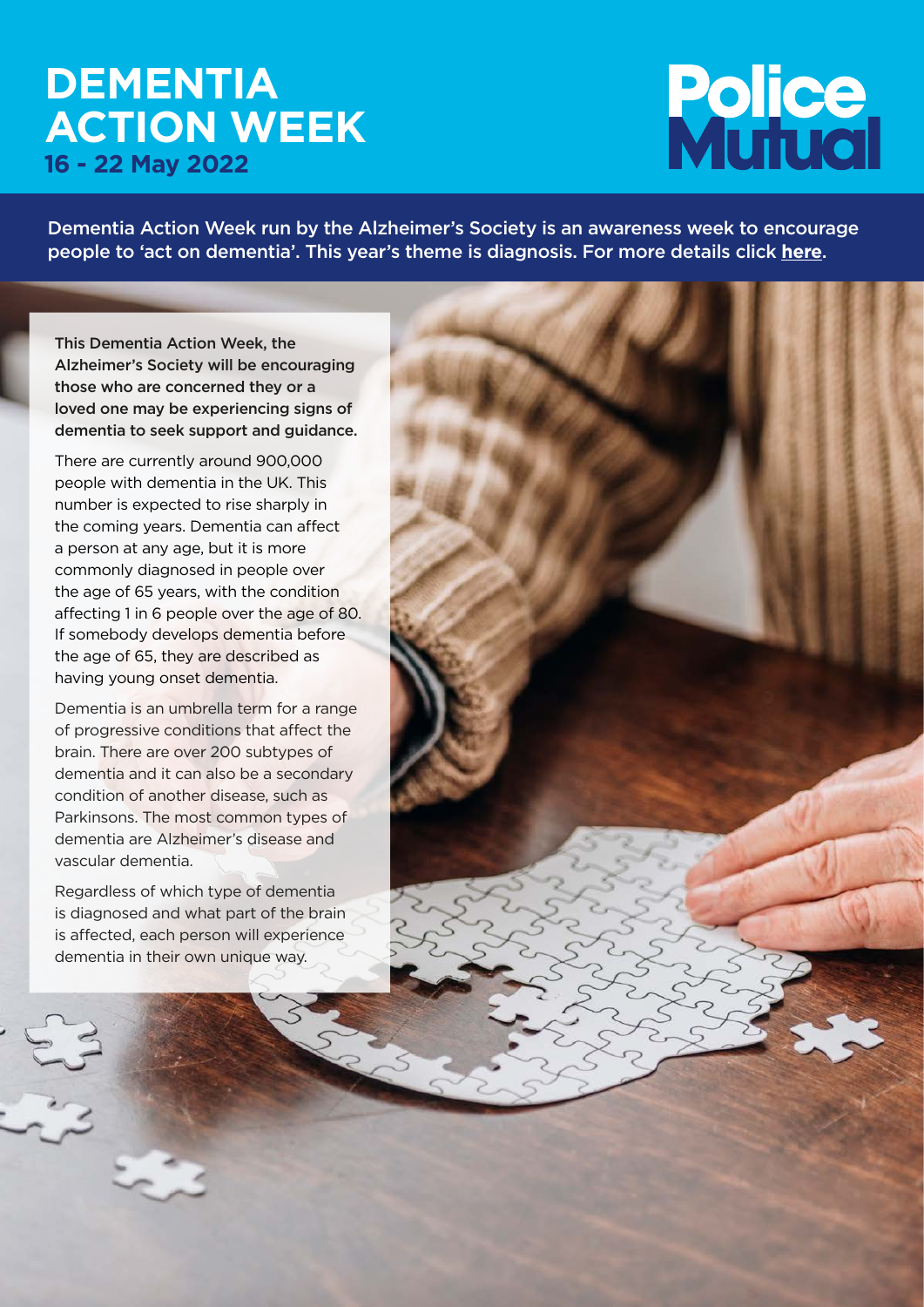#### Signs that could indicate a person has Dementia



**Memory problems -** people with dementia might have problems retaining new information. They might get lost in previously familiar places and may struggle with names. Relatives might notice the person seems increasingly forgetful, misplacing things regularly.

**Cognitive ability** - people with dementia may have difficulty processing information. This could be their perception of time or a place, for example, getting up in the middle of the night to go to work, even though they're retired. Also their concentration could be affected. There may be a difficulty when shopping with choosing the items and then paying for them. For some people the ability to reason and make decisions may also be affected. Some may get a sense of restlessness and prefer to keep moving than sit still; others may be reluctant to take part in activities they used to enjoy.

**Communication - people with dementia may** repeat themselves often or have difficulty finding the right words. Reading and writing might become challenging.

**Changes in behaviour** - they might experience changes in personality, mood swings, anxiety and depression. They can lose interest in seeing others socially. Following and engaging in conversation can be difficult and tiring, and so a formerly outgoing person might become quieter and more

introverted. Their self-confidence might also be affected.

**Differences engaging with their surroundings** –

people with dementia can experience changes in vision and hearing as their brain processes information in a different way. People can view everyday items in their home and in the outside world in a different way such as walking round the rug in the living rooms, becoming hesitant getting into the car, being apprehensive stepping off the kerb. Some people can find noisy places very disturbing and can find it challenging to participating in large group conversations.

Everybody assumes the first sign of dementia is memory loss, but this not always the case. The other signs described above can change earlier. The changes can be intermittent and vary in their severity. People living with dementia can often describe a feeling of mist coming over them and then lifting. These symptoms of dementia gradually get worse over time. How quickly this happens varies from person to person and some people stay independent for years.

If you or your loved one are showing symptoms associated with dementia it is important to contact your GP. There are many conditions that have similar symptoms to dementia, including, infections, thyroid problems, vitamin B12 deficiency, sleep apnoea, stress, anxiety and depression.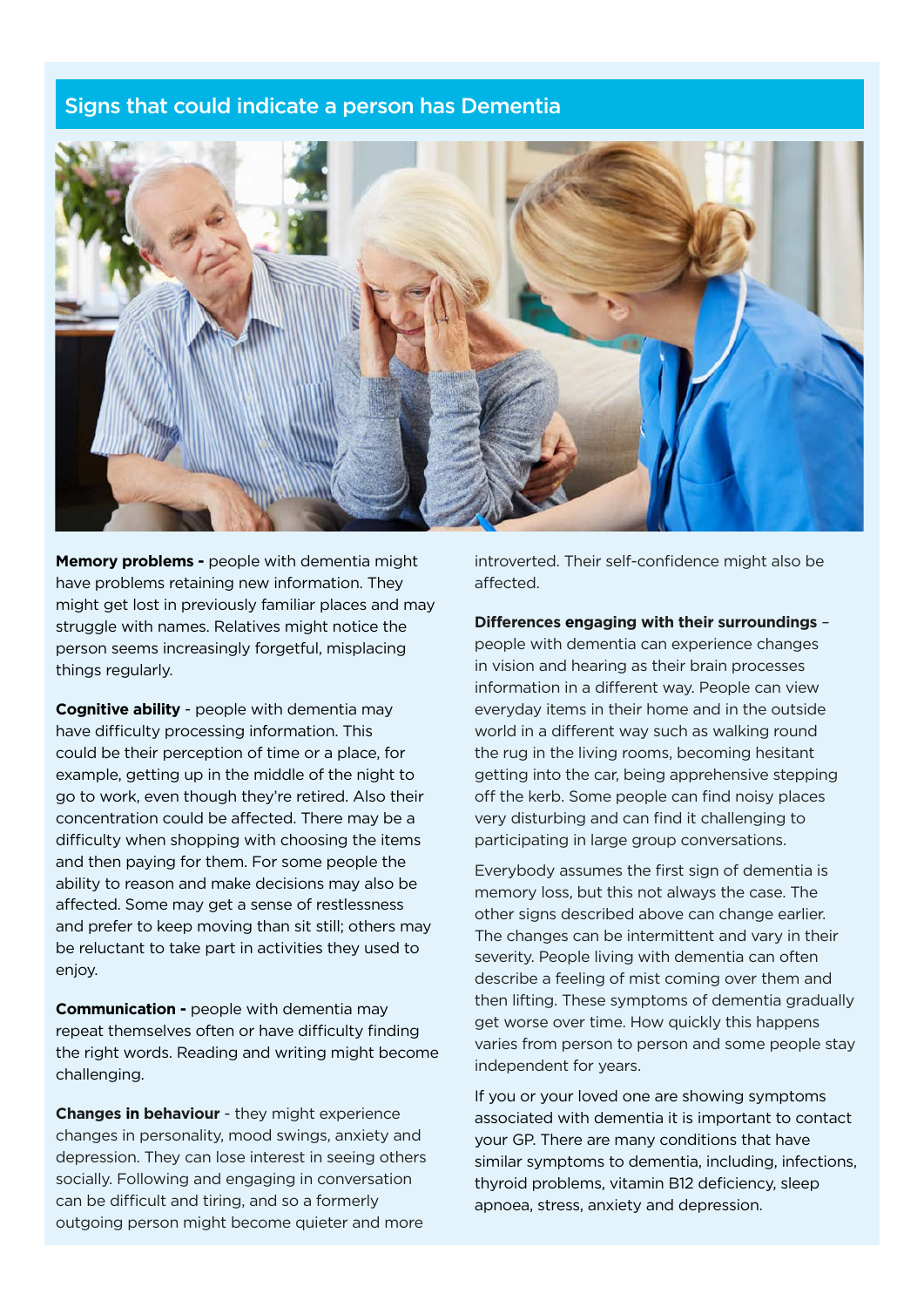#### Dementia Diagnosis and Next Steps

To establish if dementia is present, a GP will take a medical and family history of the person and will screen them for mental health and cognitive issues by asking questions, testing concentration, short term memory, mood, and behaviour changes. The GP may then request blood tests, an MRI or CT scan to examine the structure of the brain, or request a chest X-ray to check for any chest conditions. They may also refer the person to a memory service/clinic, or to a specialist for further investigation and assessment.

If a diagnosis of dementia is given, the GP should then ensure that the person with the diagnosis and their family are made aware of any specialist advice and support services in their area, as well as referring them for further assessments and treatments that may help.

Dementia UK have produced a next steps checklist, to help in the early days after your family member has received a diagnosis of dementia, click [here](https://www.dementiauk.org/get-support/diagnosis-and-specialist-suppport/after-a-diagnosis-of-dementia-next-steps-checklist/) for more information. If you don't have access to the internet, you can call the Admiral Nurse Dementia Helpline on **0800 888 6678** or email [helpline@](mailto:helpline@dementiauk.org) [dementiauk.org.](mailto:helpline@dementiauk.org)

Being diagnosed with dementia can understandably cause distress and a feeling of hopelessness, and some people may feel anxious or depressed. It may be that the person is finding it difficult to adjust emotionally. Equally, the dementia changes happening in the brain can make it difficult to control their emotions. The person with dementia may also struggle to understand the emotions of those around them. Understanding and recognising the impact of these symptoms may help you to understand the reasons the person is showing distress and help you to give the best type of support.

Family members are equally likely to have difficulty in accepting the diagnosis and the changes dementia can cause to the person and the relationship they have with them. It's important to ensure everybody takes the time to understand how one another is feeling.

There is evidence that people living with dementia can remain healthy, with a good sense of wellbeing, by being active and socially engaged. People who focus on their strengths, and the things they like and want to do, are able to cope better with the changes that dementia can bring and can continue enjoying their life.

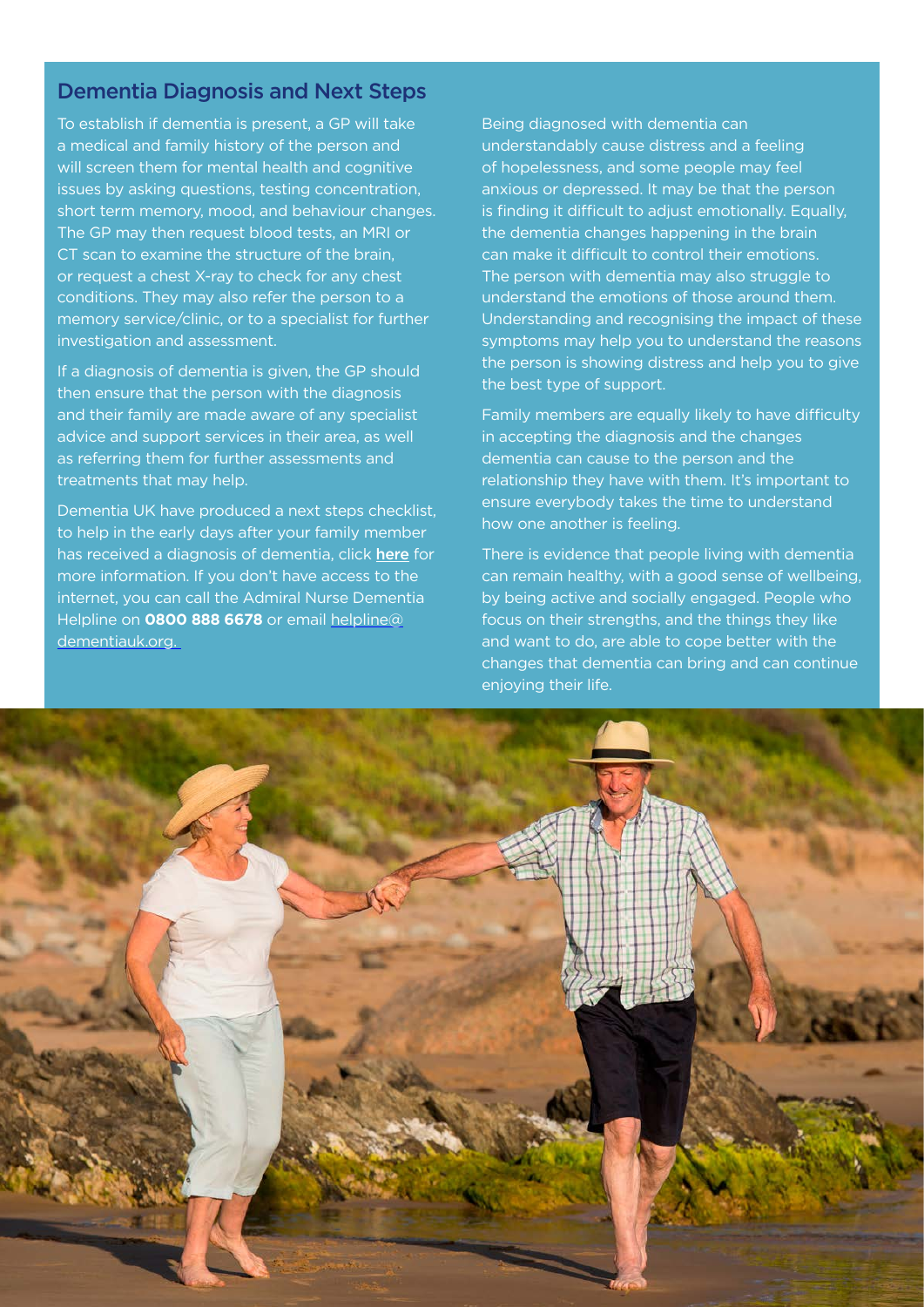### Caring for someone with Dementia

Caring for someone with Dementia can be daunting, challenging, and exhausting. You may be caring for a parent, a partner, an elderly relative, or a friend with dementia, whoever it is, it's important to educate yourself about the condition but also ensure you also care for yourself. Here are some things to consider.

**Accept support** – this support may come from other members of your family, a professional or a support group. Just don't be afraid to accept or ask for help. This help will allow you to take a break and have some time to yourself. It may also lead to you making new friends who understand what you are going through. You may learn more about the condition and how other carers deal with the challenges it brings.

**Be empathetic** - as a carer compassion and empathy are at the heart of what you are doing. Be patient and understanding, don't criticize and judge. Listen and be interested in what they are telling you, even if they have told you many times before.

**Look after their overall wellbeing** – make sure the person with dementia regularly has their physical health monitored and ensure they receive the appropriate health advice or treatment. It's important they remain active, this could include walking, gardening, or dancing. A balanced diet is also essential, including drinking plenty of fluids (ideally water) and reducing the amount of caffeine and alcohol they drink. If they smoke, help, and encourage them to stop. Smoking can increase the risk of physical and cognitive conditions. Getting enough sleep is also vital as poor sleep can affect concentration and cognitive function. Where you can, try and adapt the person's home to make it as safe and comfortable for them as possible.

**Dementia Specific Support -** seek out advice, support, education, and training. This could involve investigating local services, joining a social or peer support group. Which can be attended in person or online. It can be helpful to know other people who have similar experiences and who may have some good advice and support to offer. Identify dementia friendly places to visit and understand how to make travel more dementia friendly. There are several dementia charities and organisations who have great websites providing information, support, tips, and activities. Details can be found at the end of this guide.

**Be positive –** focus on their strengths and think about what they can still do, rather than what they can't. Prioritise things that bring them peace and joy, such as listening to music, dancing, or walking in the garden. Try to avoid negative comments and correcting the person if they get something wrong or muddled up. Take a day at a time, rather than looking too much in the future. Focus on what is achievable now.

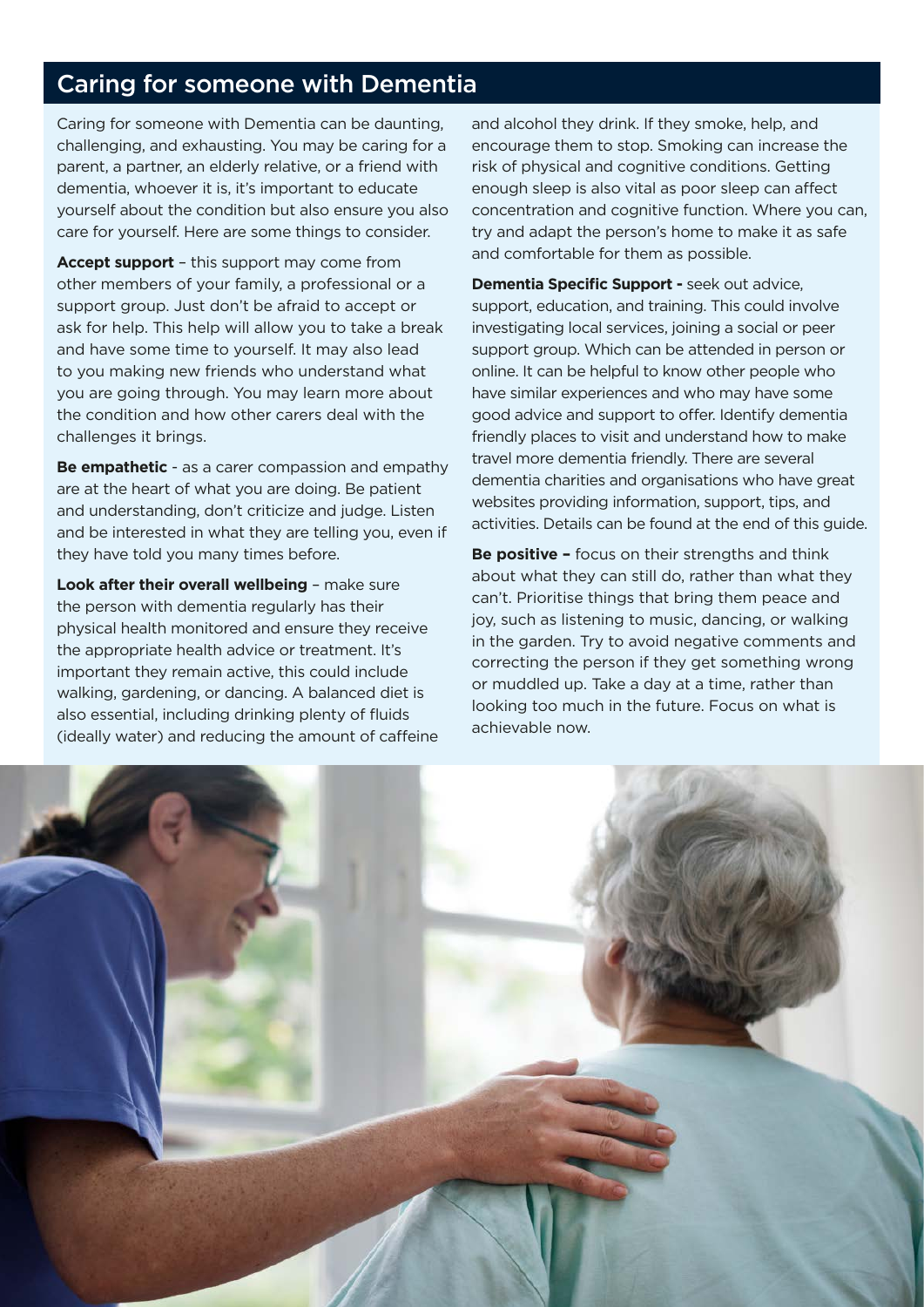**Be realistic** – those with dementia will have good and bad days. Be realistic about the course of the disease, remember that most types of dementia are irreversible and progressive. Dementia will tend to get worse over time and there is no known cure.

**It's more than memory loss** - memory loss is typically the main dementia symptom. But the symptoms experienced will depend on the area of the brain that is most affected. The person with dementia will experience a neurological decline that may lead to other issues. This may be linked to their behaviour and mood. Towards the latest stages of most types of dementia, patients will struggle with everyday living activities, such as dressing and washing independently. They may also become non-communicative, unable to recognise loved ones and even unable to move about. If they are having trouble remembering where they keep things, you could try keeping important items in one, consistent place. Using a whiteboard or similar showing reminders for the person.

**Plan ahead** – when caring for someone with dementia things will change, so you should [prepare](https://www.alzheimers.net/2014-04-24/questions-to-ask-about-memory-care/)  [for a time when their loved one may need more care](https://www.alzheimers.net/2014-04-24/questions-to-ask-about-memory-care/)  [than you can provide, this may be provided from](https://www.alzheimers.net/2014-04-24/questions-to-ask-about-memory-care/)  [a professional coming](https://www.alzheimers.net/2014-04-24/questions-to-ask-about-memory-care/) into your home each day or with your loved one moving into a residential setting. You will need to prepare yourself for this emotionally

and plan financially for this change. You will also need to ensure you have time to find a care home you are happy with. Develop coping strategies to live as well as possible with the diagnosis. Have a family discussion about future plans, including applying for a Lasting Power of Attorney and making an Advance Care Plan. Understand what financial support is available, including attendance allowance and council tax relief.

**Self care** – As a carer its essential to look after your own wellbeing. Caring can be both physically and mentally exhausting, you may be getting up several times in the night, you may have to lift an adult who is heavier than you, or you may be juggling caring whilst also holding down a job. You may also have the emotional distress of feeling like you are 'loosing' your loved one. Caring for others can be very stressful and may lead to a mental health illness, such as depression. This is why caring for yourself is vital when you are caring for somebody else. So, ensure you eat and sleep well, do some exercise and take some time for yourself to do the things you enjoy. Remember, you can't pour from an empty cup.